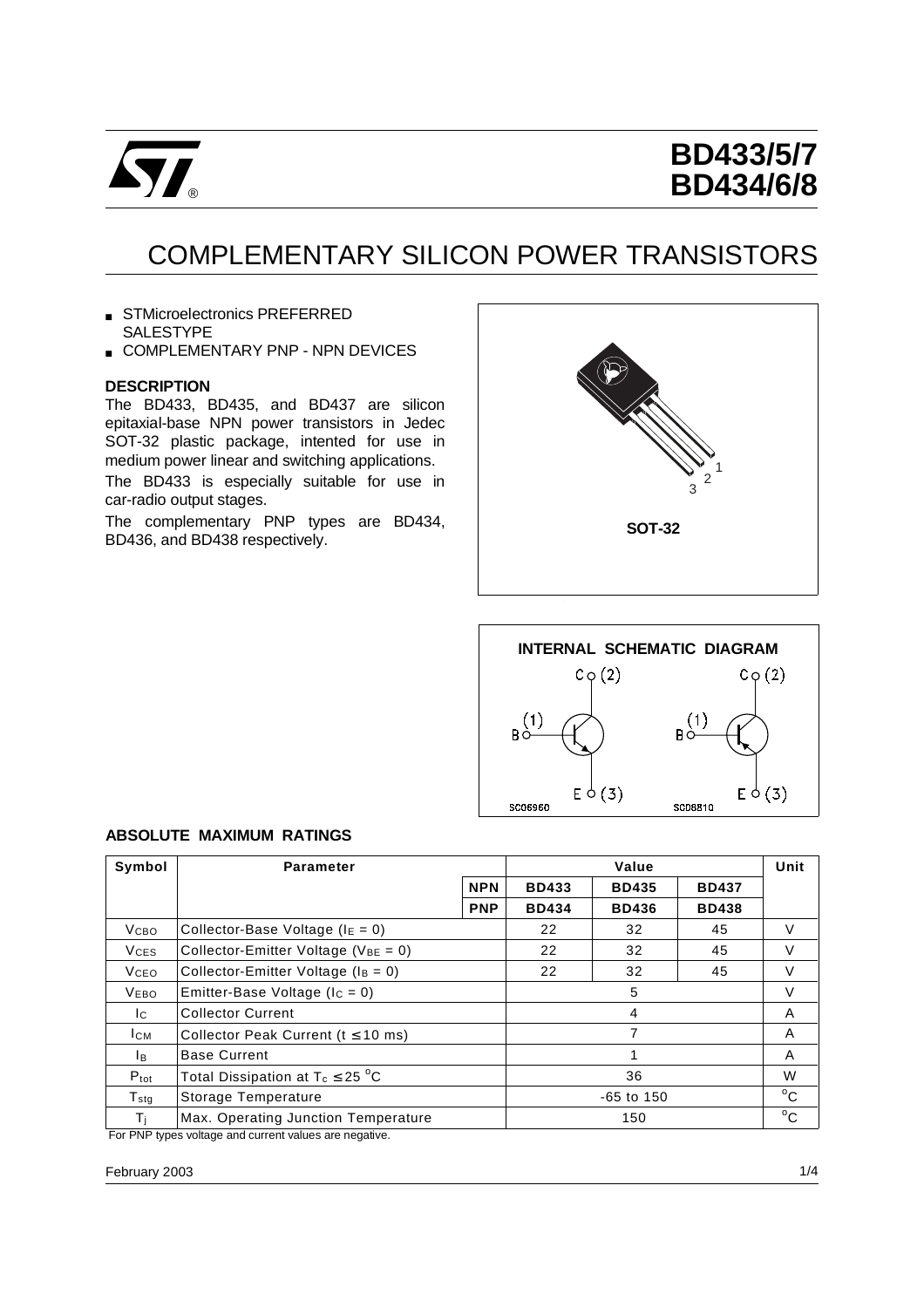## **BD433 BD434 BD435 BD436 BD437 BD438**

### **THERMAL DATA**

| K <sub>thi-case</sub> |  | Thermal Resistance Junction-case    | Max | ບ.ບ | $\rm ^{o}C/W$  |
|-----------------------|--|-------------------------------------|-----|-----|----------------|
| $R_{\text{thi-amb}}$  |  | Thermal Resistance Junction-ambient | Max | 00  | $^{\circ}$ C/W |

### **ELECTRICAL CHARACTERISTICS**  $(T_{\text{case}} = 25 \text{ °C}$  unless otherwise specified)

| Symbol             | <b>Parameter</b>                                              | <b>Test Conditions</b>                                               | Min.                                                                                                                                                                                        | Typ.                                   | Max.                     | Unit              |                                 |
|--------------------|---------------------------------------------------------------|----------------------------------------------------------------------|---------------------------------------------------------------------------------------------------------------------------------------------------------------------------------------------|----------------------------------------|--------------------------|-------------------|---------------------------------|
| <b>ICBO</b>        | <b>Collector Cut-off</b><br>Current ( $I_E = 0$ )             | for <b>BD433/434</b><br>for <b>BD435/436</b><br>for <b>BD437/438</b> | $V_{CB} = 22 V$<br>$V_{CB} = 32 V$<br>$V_{CB} = 45 V$                                                                                                                                       |                                        |                          | 100<br>100<br>100 | μA<br>μA<br>μA                  |
| $I_{CES}$          | <b>Collector Cut-off</b><br>Current ( $V_{BE} = 0$ )          | for <b>BD433/434</b><br>for <b>BD435/436</b><br>for <b>BD437/438</b> | $V_{CE} = 22 V$<br>$V_{CE} = 32 V$<br>$V_{CE}$ = 45 V                                                                                                                                       |                                        |                          | 100<br>100<br>100 | $\mu$ A<br>$\mu$ A<br>μA        |
| <b>IEBO</b>        | <b>Emitter Cut-off Current</b><br>$(lC = 0)$                  | $V_{EB} = 5 V$                                                       |                                                                                                                                                                                             |                                        |                          | 1                 | mA                              |
| $VCEO(sus)*$       | Collector-Emitter<br><b>Sustaining Voltage</b><br>$(I_B = 0)$ | $I_c = 100 \text{ mA}$                                               | for <b>BD433/434</b><br>for <b>BD435/436</b><br>for <b>BD437/438</b>                                                                                                                        | 22<br>32<br>45                         |                          |                   | $\vee$<br>V<br>$\vee$           |
| $VCE(sat)$ *       | Collector-Emitter<br><b>Saturation Voltage</b>                | $IC = 2 A$                                                           | $I_B = 0.2 A$<br>for BD433/434<br>for <b>BD435/436</b><br>for <b>BD437/438</b>                                                                                                              |                                        | 0.2<br>0.2<br>0.2        | 0.5<br>0.5<br>0.6 | $\vee$<br>V<br>V                |
| $V_{BE}$           | Base-Emitter Voltage                                          | $c = 10$ mA<br>$I_C = 2 A$                                           | $V_{CE} = 5 V$<br>$V_{CE} = 1 V$<br>for <b>BD433/434</b><br>for <b>BD435/436</b><br>for <b>BD437/438</b>                                                                                    |                                        | 0.58                     | 1.1<br>1.1<br>1.2 | $\mathsf V$<br>V<br>V<br>$\vee$ |
| $h_{FE}$           | <b>DC Current Gain</b>                                        | $c = 10 \text{ mA}$<br>$I_C = 500 \text{ mA}$<br>$IC = 2 A$          | $V_{CE} = 5 V$<br>for <b>BD433/434</b><br>for BD435/436<br>for <b>BD437/438</b><br>$V_{CE} = 1 V$<br>$V_{CE} = 1 V$<br>for <b>BD433/434</b><br>for <b>BD435/436</b><br>for <b>BD437/438</b> | 40<br>40<br>30<br>85<br>50<br>50<br>40 | 130<br>130<br>130<br>140 |                   |                                 |
| $h_{FE1}/h_{FE2}*$ | <b>Matched Pair</b>                                           | $c = 500 \text{ mA}$                                                 | $V_{CE} = 1 V$                                                                                                                                                                              |                                        |                          | 1.4               |                                 |
| fτ                 | <b>Transition frequency</b>                                   | $I_c = 250$ mA                                                       | $V_{CE} = 1 V$                                                                                                                                                                              | 3                                      |                          |                   | <b>MHz</b>                      |

∗ Pulsed: Pulse duration = 300 µs, duty cycle 1.5 %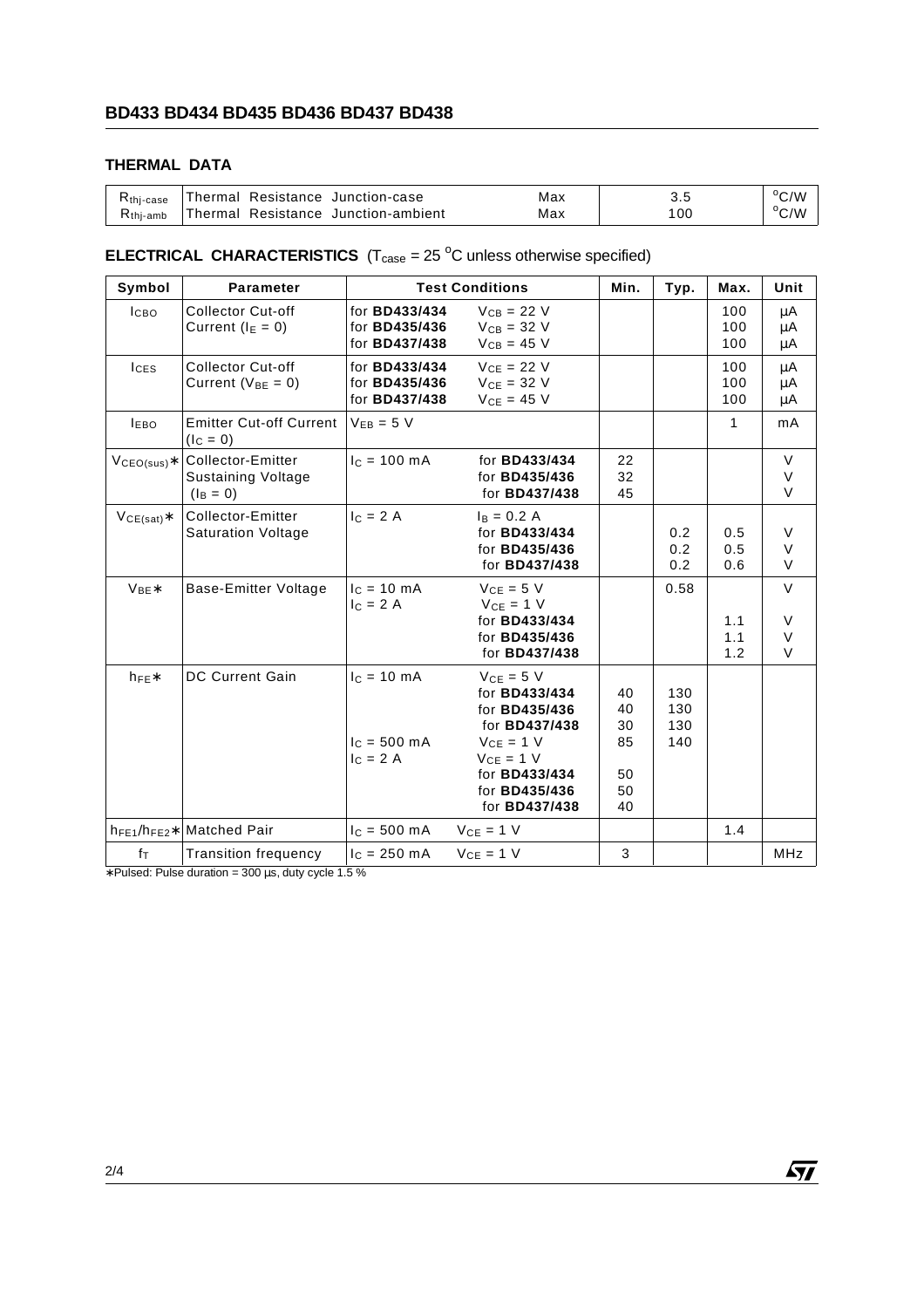| DIM.           | mm             |              |      | inch  |              |       |  |
|----------------|----------------|--------------|------|-------|--------------|-------|--|
|                | MIN.           | TYP.         | MAX. | MIN.  | TYP.         | MAX.  |  |
| A              | 7.4            |              | 7.8  | 0.291 |              | 0.307 |  |
| B              | 10.5           |              | 10.8 | 0.413 |              | 0.425 |  |
| $\mathsf b$    | 0.7            |              | 0.9  | 0.028 |              | 0.035 |  |
| b <sub>1</sub> | 0.40           |              | 0.65 | 0.015 |              | 0.025 |  |
| C              | 2.4            |              | 2.7  | 0.094 |              | 0.106 |  |
| c1             | 1.0            |              | 1.3  | 0.039 |              | 0.051 |  |
| D              | 15.4           |              | 16.0 | 0.606 |              | 0.630 |  |
| e              |                | 2.2          |      |       | 0.087        |       |  |
| e3             |                | 4.4          |      |       | 0.173        |       |  |
| F              |                | 3.8          |      |       | 0.150        |       |  |
| G              | $\mathfrak{S}$ |              | 3.2  | 0.118 |              | 0.126 |  |
| H              |                |              | 2.54 |       |              | 0.100 |  |
| H2             |                | 2.15         |      |       | 0.084        |       |  |
| ı              |                | 1.27         |      |       | 0.05         |       |  |
| O              |                | 0.3          |      |       | 0.011        |       |  |
| $\vee$         |                | $10^{\circ}$ |      |       | $10^{\circ}$ |       |  |